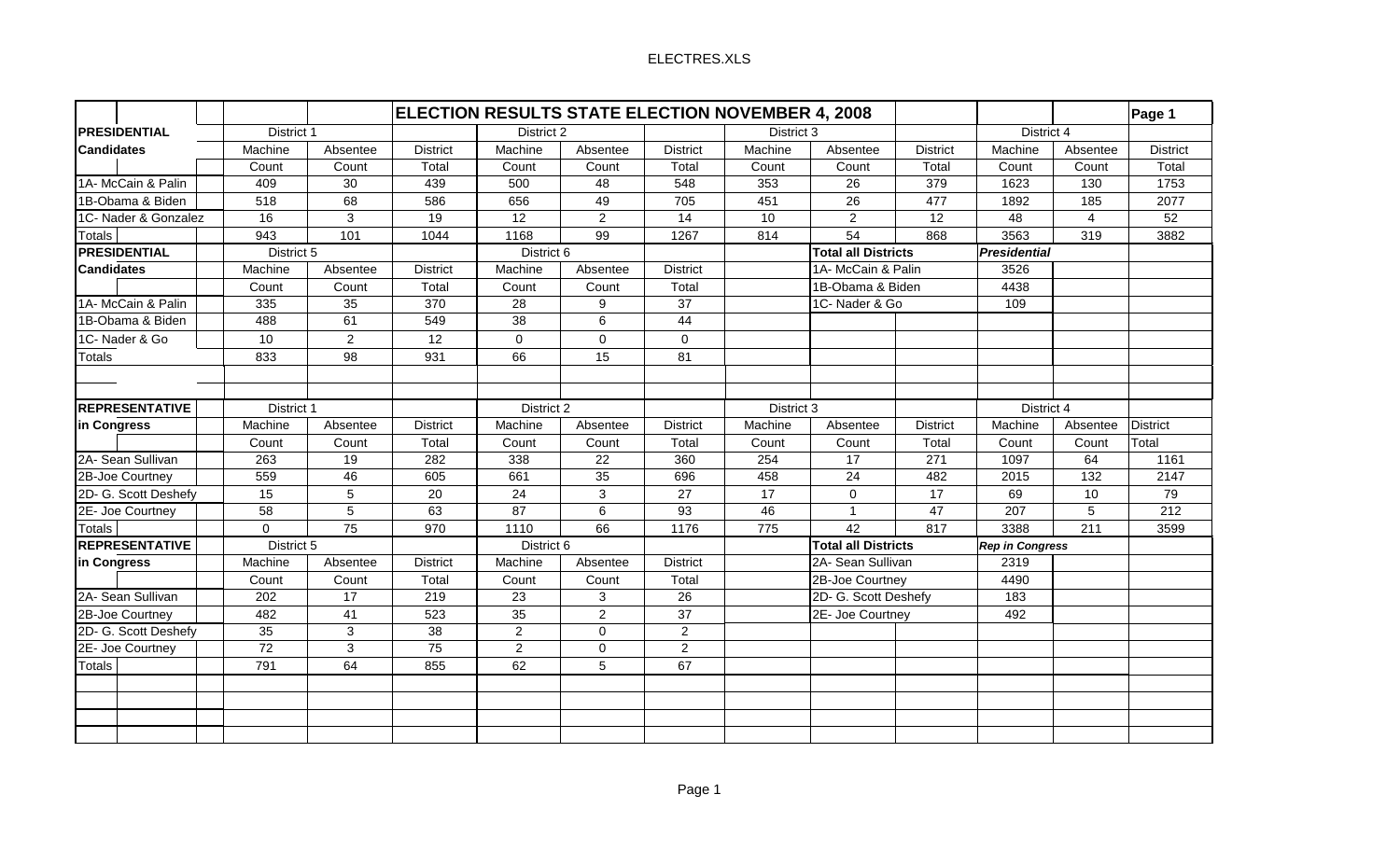## ELECTRES.XLS

|                        |             |                     |                 | <b>ELECTION RESULTS STATE ELECTION NOVEMBER 4, 2008</b> |                |                 |             |                            |                 |                  |                | Page 2          |
|------------------------|-------------|---------------------|-----------------|---------------------------------------------------------|----------------|-----------------|-------------|----------------------------|-----------------|------------------|----------------|-----------------|
| <b>STATE SENATOR</b>   | District 1  |                     |                 | District 2                                              |                |                 | District 3  |                            |                 | District 4       |                |                 |
|                        | Machine     | Absentee            | <b>District</b> | Machine                                                 | Absentee       | <b>District</b> | Machine     | Absentee                   | <b>District</b> | Machine          | Absentee       | <b>District</b> |
|                        | Count       | Count               | Total           | Count                                                   | Count          | Total           | Count       | Count                      | Total           | Count            | Count          | Total           |
| 3A- Thomas C Simones   | 301         | 13                  | 314             | $\Omega$                                                | $\mathbf{0}$   | 0               | 257         | 18                         | 275             | 1244             | 60             | 1304            |
| 3B- Andrea L. Stillman | 565         | 49                  | 614             | $\Omega$                                                | $\mathbf{0}$   | $\Omega$        | 465         | 22                         | 487             | 1951             | 144            | 2095            |
| 3B-Edith G. Prague     | $\mathbf 0$ | $\mathbf 0$         | $\Omega$        | 780                                                     | 44             | 824             | $\Omega$    | $\mathbf 0$                | $\Omega$        | $\Omega$         | $\Omega$       | 0               |
| 3E-Edith G. Prague     | $\mathbf 0$ | $\mathbf 0$         | $\mathbf 0$     | 113                                                     | $\overline{7}$ | 120             | $\mathbf 0$ | $\Omega$                   | $\Omega$        | $\Omega$         | $\Omega$       | $\mathbf 0$     |
| 3F-Marc L Guttman      | 8           | $\mathbf 0$         | 8               | $\mathbf 0$                                             | $\mathbf{0}$   | 0               | 22          | $\mathbf 0$                | 22              | 69               | $\overline{2}$ | 71              |
| <b>Totals</b>          | 874         | 62                  | 936             | 893                                                     | 51             | 944             | 744         | 40                         | 784             | 3264             | 206            | 3470            |
| <b>STATE SENATOR</b>   | District 5  |                     |                 | District 6                                              |                |                 |             | <b>Total all Districts</b> |                 |                  |                |                 |
|                        | Machine     | Absentee            | <b>District</b> | Machine                                                 | Absentee       | <b>District</b> |             | 3A- Thomas C Simones       |                 | 1914             |                |                 |
|                        | Count       | Count               | Total           | Count                                                   | Count          | Total           |             | 3B- Andrea L. Stillman     |                 | 3239             |                |                 |
| 3A- Thomas C Simones   | $\mathbf 0$ | $\mathbf 0$         | $\Omega$        | 18                                                      | 3              | 21              |             | 3B-Edith G. Prague         |                 | 1400             |                |                 |
| 3B- Andrea L. Stillman | $\Omega$    | $\mathbf 0$         | $\Omega$        | 42                                                      | $\overline{1}$ | 43              |             | 3E-Edith G. Prague         |                 | 224              |                |                 |
| 3B-Edith G. Prague     | 524         | 52                  | 576             | $\Omega$                                                | $\mathbf{0}$   | 0               |             | 3F-Marc L Guttman          |                 | 101              |                |                 |
| 3E-Edith G. Prague     | 100         | $\overline{4}$      | 104             | $\Omega$                                                | $\mathbf{0}$   | 0               |             |                            |                 |                  |                |                 |
| 3F-Marc L Guttman      | $\Omega$    | $\mathbf 0$         | $\Omega$        | $\mathbf 0$                                             | $\mathbf 0$    | 0               |             |                            |                 |                  |                |                 |
| <b>Totals</b>          | 624         | 56                  | 680             | 60                                                      | $\overline{A}$ | 64              |             |                            |                 |                  |                |                 |
|                        |             |                     |                 |                                                         |                |                 |             |                            |                 |                  |                |                 |
|                        |             |                     |                 |                                                         |                |                 |             |                            |                 |                  |                |                 |
| <b>STATE REP</b>       | District 1  |                     | District 2      |                                                         | District 3     |                 |             | District 4                 |                 |                  |                |                 |
|                        | Machine     | Absentee            | <b>District</b> | Machine                                                 | Absentee       | <b>District</b> | Machine     | Absentee                   | <b>District</b> | Machine          | Absentee       | <b>District</b> |
|                        | Count       | Count               | Total           | Count                                                   | Count          | Total           | Count       | Count                      | Total           | Count            | Count          | Total           |
| 4B- Elizabeth B Ritter | 653         | 45                  | 698             | $\mathbf 0$                                             | $\mathbf{0}$   | $\mathbf 0$     | 554         | 27                         | 581             | $\Omega$         | $\Omega$       | $\mathbf 0$     |
| 4B- Tom Reynolds       | $\mathbf 0$ | $\mathbf 0$         | $\mathbf 0$     | 820                                                     | 47             | 867             | $\Omega$    | $\mathbf 0$                | $\Omega$        | $\Omega$         | $\Omega$       | $\Omega$        |
| 4B-Kevin Ryan          |             | $\Omega$            | $\Omega$        | $\mathbf 0$                                             | $\mathbf{0}$   | $\Omega$        | $\Omega$    | $\Omega$                   | $\Omega$        | 2538             | 170            | 2708            |
| <b>Totals</b>          | 653         | 45                  | 698             | 820                                                     | 47             | 867             | 554         | $\overline{27}$            | 581             | 2538             | 170            | 2708            |
| <b>STATE REP</b>       | District 5  |                     |                 | District 6                                              |                |                 |             | <b>Total all Districts</b> |                 | <b>STATE REP</b> |                |                 |
|                        | Machine     | Absentee            | <b>District</b> | Machine                                                 | Absentee       | <b>District</b> |             | 4B- Elizabeth B Ritter     |                 | 1279             |                |                 |
|                        | Count       | Count               | Total           | Count                                                   | Count          | Total           |             | 4B- Tom Reynolds           |                 | 910              |                |                 |
| 4B- Elizabeth B Ritter | 0           | $\mathsf{O}\xspace$ | $\mathbf 0$     | $\pmb{0}$                                               | $\mathbf 0$    | 0               |             | 4B-Kevin Ryan              |                 | 3386             |                |                 |
| 4B- Tom Reynolds       | $\mathbf 0$ | $\mathsf{O}\xspace$ | $\mathbf 0$     | 43                                                      | $\mathbf 0$    | 43              |             |                            |                 |                  |                |                 |
| 4B-Kevin Ryan          | 622         | 56                  | 678             | $\mathsf{O}\xspace$                                     | $\pmb{0}$      | $\mathsf 0$     |             |                            |                 |                  |                |                 |
| <b>Totals</b>          | 622         | 56                  | 678             | 43                                                      | $\mathbf 0$    | 43              |             |                            |                 |                  |                |                 |
|                        |             |                     |                 |                                                         |                |                 |             |                            |                 |                  |                |                 |
|                        |             |                     |                 |                                                         |                |                 |             |                            |                 |                  |                |                 |